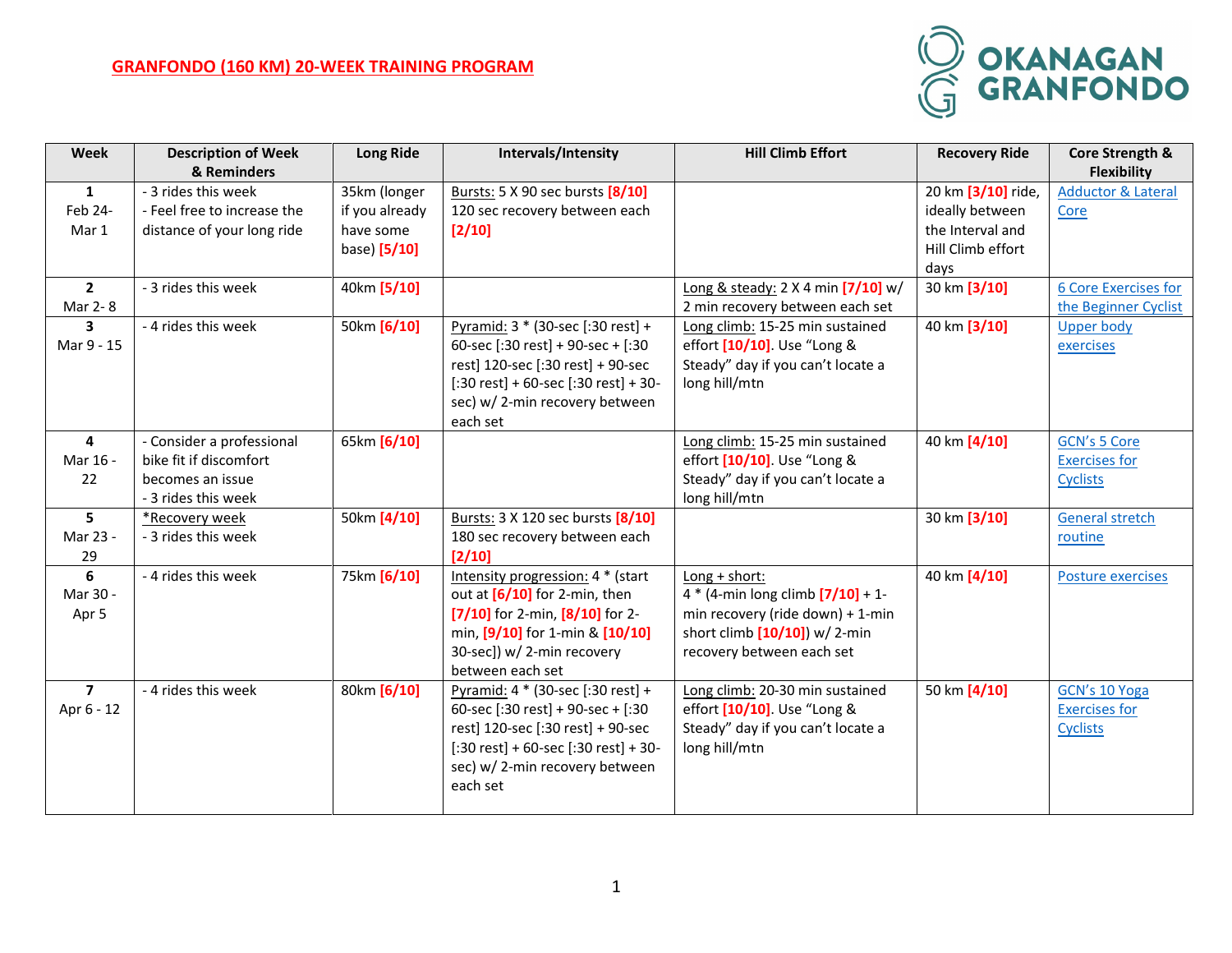## **GRANFONDO (160 KM) 20-WEEK TRAINING PROGRAM**



| Week            | <b>Description of Week</b> | <b>Long Ride</b> | Intervals/Intensity                                           | <b>Hill Climb Effort</b>                                      | <b>Recovery Ride</b> | Core Strength &            |
|-----------------|----------------------------|------------------|---------------------------------------------------------------|---------------------------------------------------------------|----------------------|----------------------------|
|                 | & Reminders                |                  |                                                               |                                                               |                      | <b>Flexibility</b>         |
| 8               | *Big mileage week          | 100km [6/10]     | Bursts: 10 X 120 sec bursts [9/10]                            | $Long + short:$                                               | 2 days @ 40 km       | <b>Core Training with</b>  |
| Apr 13 - 19     | - 5 rides this week        |                  | 180 sec recovery between each                                 | $6 * (4 - min long climb [7/10] + 1 -$                        | [4/10]               | <b>Peter Sagan</b>         |
|                 |                            |                  | $[2/10]$                                                      | min recovery (ride down) + 1-min                              |                      |                            |
|                 |                            |                  |                                                               | short climb $[10/10]$ ) w/ 2-min                              |                      |                            |
|                 |                            |                  |                                                               | recovery between each set                                     |                      |                            |
| 9               | *Recovery week             | 75km [5/10]      | Bursts: 5 X 120 sec bursts [8/10]                             | Long climb: 20-30 min sustained                               | 35 km [4/10]         | <b>Trainer Road's 5</b>    |
| Apr 20-         | - 4 rides this week        |                  | 180 sec recovery between each                                 | effort [10/10]. Use "Long &                                   |                      | <b>Exercises to</b>        |
| 26              |                            |                  | $[2/10]$                                                      | Steady" day if you can't locate a                             |                      | <b>Integrate Into Your</b> |
|                 |                            |                  |                                                               | long hill/mtn                                                 |                      | <b>Cycling Plan</b>        |
| 10              | - 4 rides this week        | 110km [6/10]     | Bursts: 12 X 120 sec bursts [9/10]                            | Long + short:                                                 | 50 km [4/10]         |                            |
| Apr 27 -        |                            |                  | 180 sec recovery between each                                 | $6 * (5 - min long climb [7/10] + 1 -$                        |                      |                            |
| May 3           |                            |                  | $[2/10]$                                                      | min recovery (ride down) + 1-min                              |                      |                            |
|                 |                            |                  |                                                               | short climb $[10/10]$ ) w/ 2-min                              |                      |                            |
|                 |                            |                  |                                                               | recovery between each set                                     |                      |                            |
| 11              | - 4 rides this week        | 120km [7/10]     | Pyramid: 6 * (30-sec [:30 rest] +                             | Long & steady: 8 X 120 sec [8/10]                             | 50 km [4/10]         | Glutes, hamstrings         |
| May 4 - 10      |                            |                  | 60-sec [:30 rest] + 90-sec + [:30                             | w/120 sec recovery                                            |                      | & back exercises           |
|                 |                            |                  | rest] 120-sec [:30 rest] + 90-sec                             |                                                               |                      |                            |
|                 |                            |                  | $[:30 \text{ rest}] + 60\text{-sec}[:30 \text{ rest}] + 30$ - |                                                               |                      |                            |
|                 |                            |                  | sec) w/2-min recovery between                                 |                                                               |                      |                            |
|                 |                            |                  | each set                                                      |                                                               |                      |                            |
| 12              | *Big mileage week          | 130km [7/10]     | Bursts: 12 X 120 sec bursts [9/10]                            | Long + short:                                                 | 2 days @ 50 km       |                            |
| May $11-$<br>17 | - 5 rides this week        |                  | 180 sec recovery between each                                 | 8 * (4-min long climb [7/10] + 1-                             | [4/10]               |                            |
|                 |                            |                  | $[2/10]$                                                      | min recovery (ride down) + 1-min                              |                      |                            |
|                 |                            |                  |                                                               | short climb $[10/10]$ ) w/ 2-min<br>recovery between each set |                      |                            |
| 13              | *Recovery week             | 85km [5/10]      | Bursts: 6 X 120 sec bursts [8/10]                             |                                                               | 40 km [4/10]         |                            |
| May $18 -$      | - 3 rides this week        |                  | 180 sec recovery between each                                 |                                                               |                      |                            |
| 24              |                            |                  | [2/10]                                                        |                                                               |                      |                            |
| 14              | - 4 rides this week        | 140km [7/10]     | Intensity progression: 6 * (start                             | Long climb: 30-40 min sustained                               | 50 km [4/10]         |                            |
| May 25 -        |                            |                  | out at $[6/10]$ for 2-min, then                               | effort [10/10]. Use "Long &                                   |                      |                            |
| 31              |                            |                  | $[7/10]$ for 2-min, $[8/10]$ for 2-                           | Steady" day if you can't locate a                             |                      |                            |
|                 |                            |                  | min, [9/10] for 1-min & [10/10]                               | long hill/mtn                                                 |                      |                            |
|                 |                            |                  | 30-sec]) w/ 2-min recovery                                    |                                                               |                      |                            |
|                 |                            |                  | between each set                                              |                                                               |                      |                            |